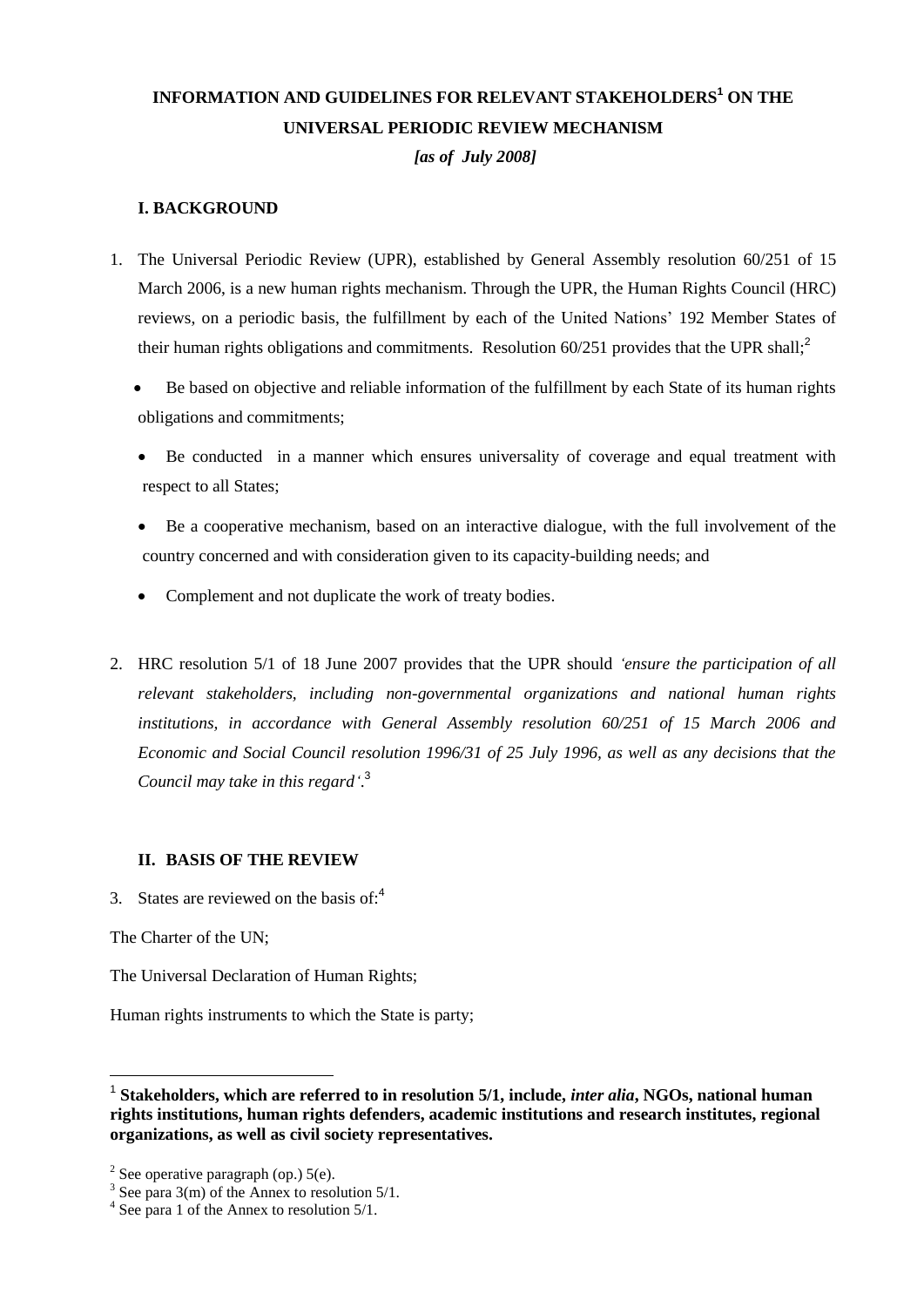Voluntary pledges and commitments, including (where relevant) those undertaken when presenting candidature for election to the HRC; and

Applicable international humanitarian law.

#### **III. UNIVERSAL PERIODIC REVIEW AS A PROCESS**

4. Reviewing all 192 UN Member States over a four-year cycle, the UPR is to be seen as a process consisting of several steps:

- Preparation of the information upon which reviews are based, including: (i) information prepared by the State under review (national report); (ii) a compilation of UN information on the State under review prepared by the OHCHR, and (iii) a summary of information submitted by other relevant stakeholders, also prepared by OHCHR. The UPR review is based on these three documents, all of which are public;
- The review itself takes place in Geneva in the Working Group on the UPR, composed of the 47 Member States of the HRC, and takes the form of an interactive dialogue held between the State under review and the Member and Observer States of the HRC. The Working Group meets in three two-week sessions each year and reviews 16 States at each session - a total of 48 States each year;
- The Working Group's adoption of an outcome document at the end of each review;
- The HRC's consideration and adoption of the UPR outcome, normally at the next regular HRC session; and
- Follow-up by reviewed States on the implementation of the conclusions and recommendations contained within outcome documents.

5. The participation of all relevant stakeholders is encouraged throughout all relevant steps of the process. According to Human Rights Council resolution 5/1 of 18 June 2007:

(a) States are encouraged to prepare the information they submit "through a broad consultation process at the national level with all relevant stakeholders" (paragraph 15 (a));

(b) Other relevant stakeholders may submit additional, credible and reliable information to the universal periodic review. Input received from stakeholders will be summarized by the Office of the High Commissioner for Human Rights in a Summary of Stakeholders' information which shall not exceed 10 pages (paragraph 15 (c));

(c) Other relevant stakeholders may attend the review in the working group (paragraph. 18 (c)), while not taking active part in the interactive dialogue;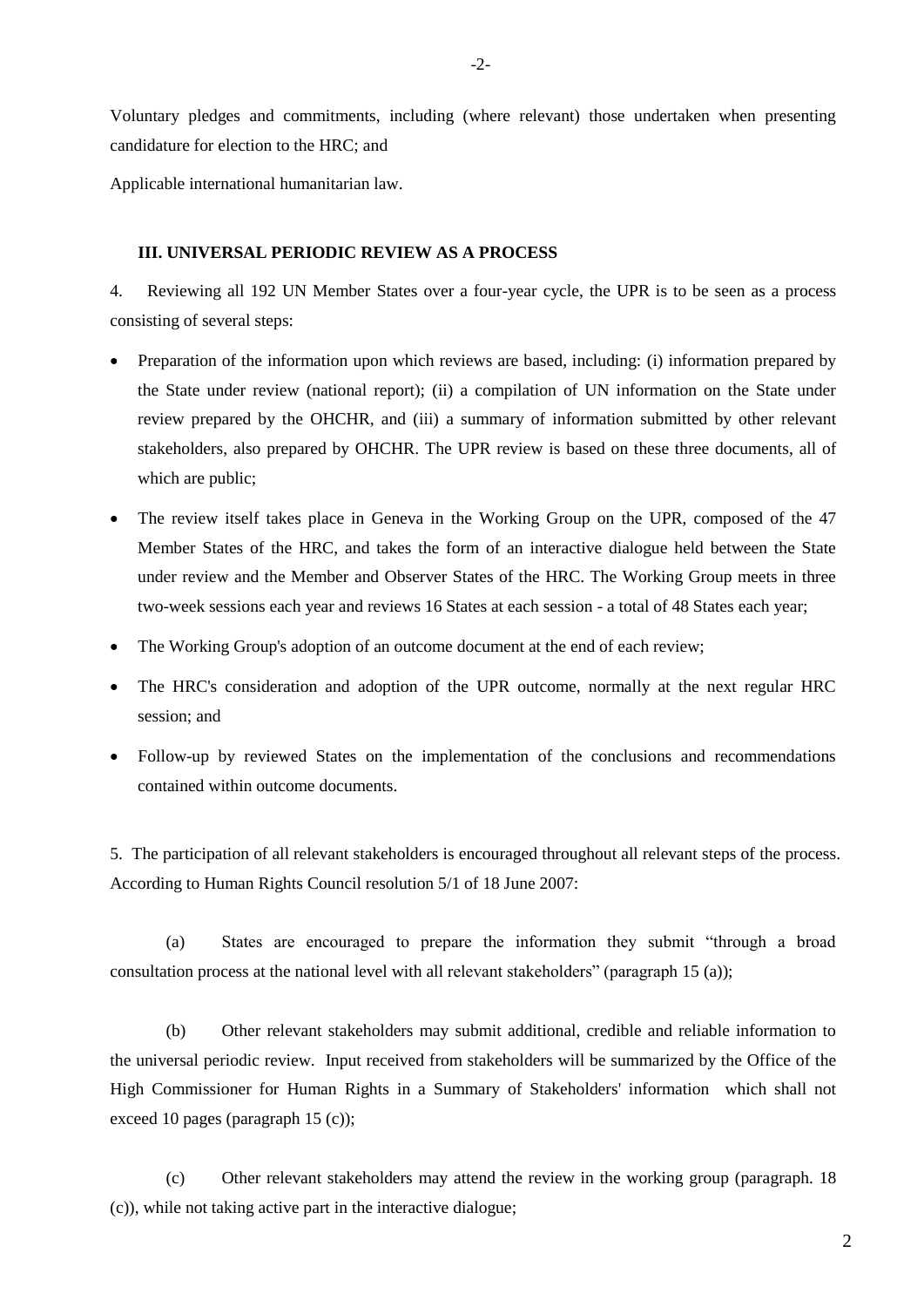(d) Before the adoption of the outcome by the plenary of the Council, the State concerned is offered the opportunity to present replies to questions or issues; Other relevant stakeholders will have the opportunity to make general comments before the adoption of the outcome by the plenary (paragraphs 29 and 31);

(e) The outcome of the universal periodic review, as a cooperative mechanism, should be implemented primarily by the State concerned and, as appropriate, by other relevant stakeholders (paragraph 33).

### **IV. CONTRIBUTING WRITTEN SUBMISSIONS TOWARDS THE UPR PROCESS**

### **A. Documentation upon which reviews are based**

- 6. The documents on which reviews are based are:<sup>5</sup>
	- (a) Information prepared by the State concerned, which can take the form of a national report, on the basis of General Guidelines adopted by the HRC at its sixth session, and any other information considered relevant by the State concerned, which could be presented either orally or in writing, provided that the written presentation summarizing the information will not exceed 20 pages.
	- (b) A compilation prepared by OHCHR of the information contained in the reports of treaty bodies, special procedures, including observations and comments by the State concerned, and other relevant official UN documents, which shall not exceed 10 pages.
	- (c) Additional, credible and reliable information provided by other relevant stakeholders to the UPR which should also be taken into consideration by the HRC in the review. OHCHR will prepare a summary of such information which shall not exceed 10 pages.

### **B. Content and format of written submissions by relevant stakeholders to the OHCHR**

7. HRC **[decision 6/102](http://ap.ohchr.org/documents/E/HRC/decisions/A_HRC_DEC_6_102.pdf)<sup>6</sup>** sets out **[General Guidelines](http://ap.ohchr.org/documents/dpage_e.aspx?si=A/HRC/6/L.24)** for the preparation of information under the UPR. These Guidelines (available at [http://ap.ohchr.org/documents/sdpage\\_e.aspx?b=10&se=69&t=3\)](http://ap.ohchr.org/documents/sdpage_e.aspx?b=10&se=69&t=3)

 $\overline{a}$ 

 $<sup>5</sup>$  See para 15 of the Annex to resolution 5/1</sup>

 $6$  Of 27 September 2007.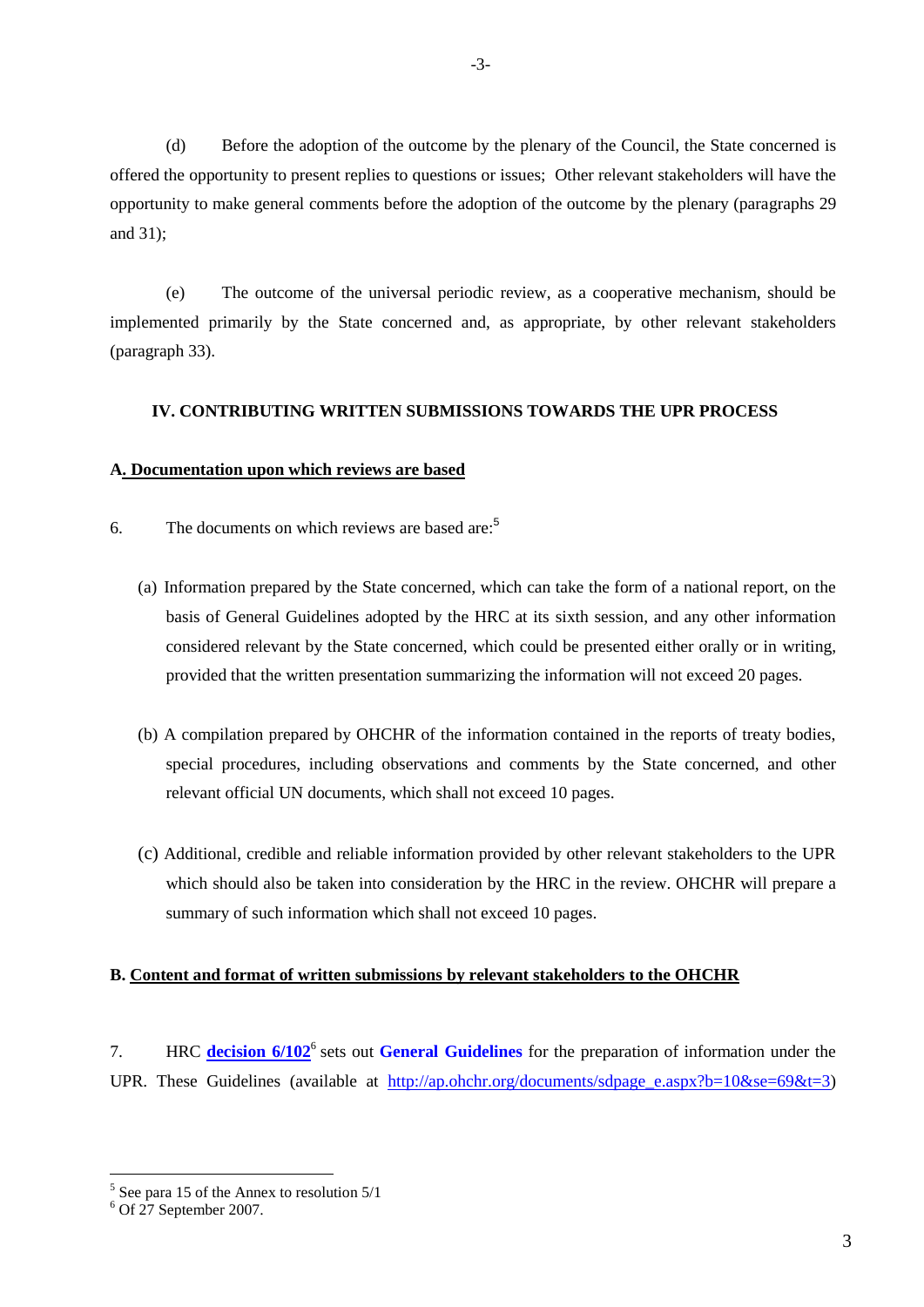apply to States and other stakeholders, as well as to OHCHR for the preparation of the documents under its responsibility.<sup>7</sup>

8. Drawing from the above-mentioned general guidelines, stakeholders may wish to include in their submissions:

(a) The methodology and the broad consultation process followed nationally for the preparation of information provided to the UPR by the country under review;

(b) The current normative and institutional framework of the country under review for the promotion and protection of human rights: constitution, legislation, policy measures such as national action plans, national jurisprudence, human rights infrastructure including national human rights institutions …;

(c) The implementation and efficiency of the normative and institutional framework for the promotion and protection of human rights as described at subparagraph (b) above. This includes information on the implementation of the country's human rights obligations and commitments at the national and the international levels (for example information on the implementation of commitments made by the country under review at international conferences and other United Nations fora; of constitutional and legal reforms aimed at protecting human rights, of national action plans, of mechanisms and remedies aimed at improving human rights); on the activities of national human rights institutions; on human rights education and public awareness ....;

(d) Cooperation of the country under review with human rights mechanisms, and with national human rights institutions, NGOs, rights holders, human rights defenders, and other relevant national human rights stakeholders, both at the national, regional and international levels;

(e) Achievements made by the country under review, best practices which have emerged, and challenges and constraints faced by the country under review;

(f) Key national priorities as identified by stakeholders, initiatives and commitments that the State concerned should undertake, in the view of stakeholders, to overcome these challenges and constraints and improve human rights situations on the ground. This includes, for example, national strategies, areas where further progress is required, steps regarding implementation and follow-up to recommendations made by human rights mechanisms, commitments for future cooperation with OHCHR and human rights mechanisms and agencies, etc.;

 $\overline{a}$ 

<sup>&</sup>lt;sup>7</sup> See section I. "General guidelines for the preparation of information under the Universal Periodic Review" of HRC [decision 6/102.](http://ap.ohchr.org/documents/E/HRC/decisions/A_HRC_DEC_6_102.pdf)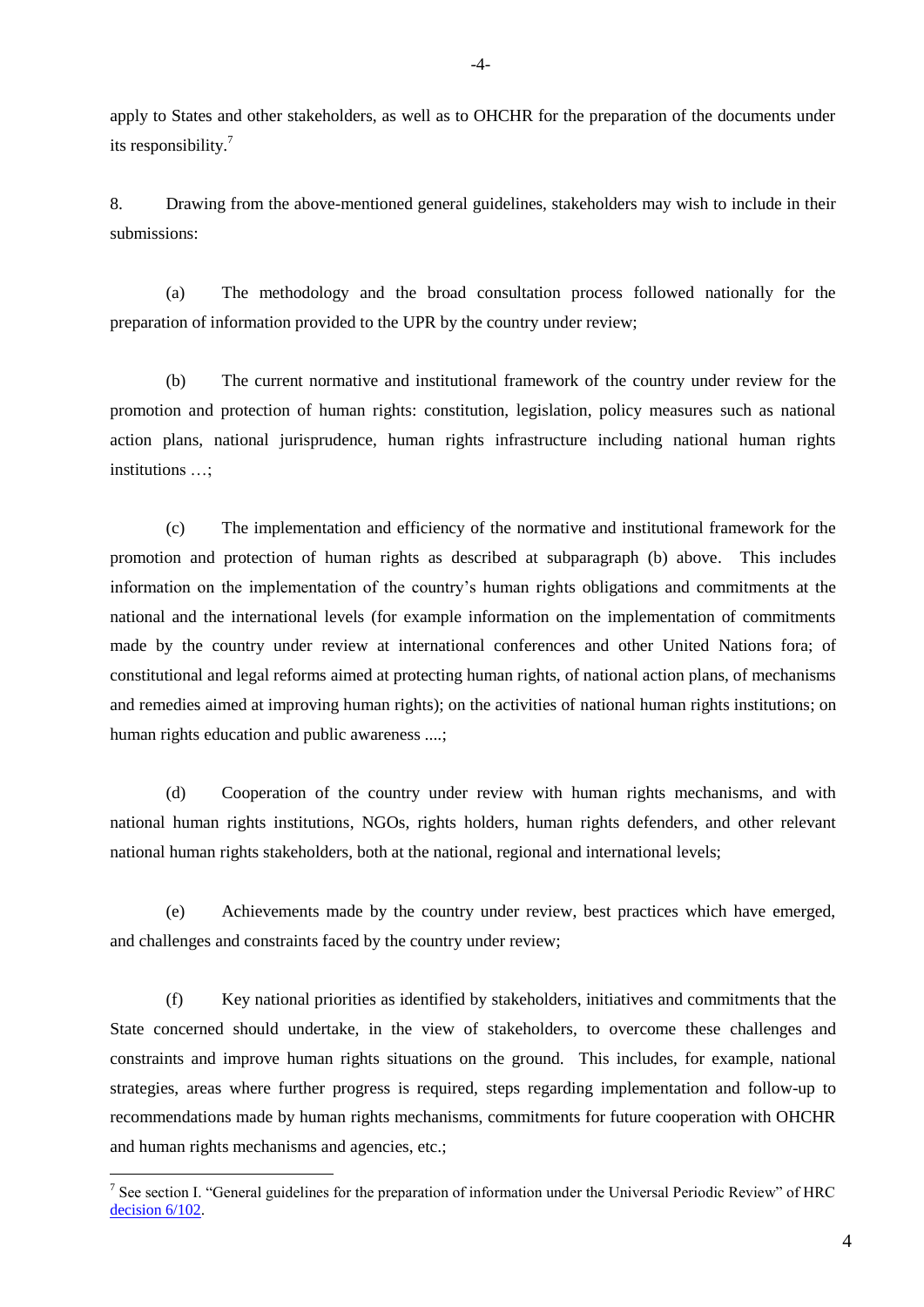(g) Expectations in terms of capacity-building and technical assistance provided and/or recommended by stakeholders through bilateral, regional and international cooperation.

9. Stakeholders are strongly encouraged to provide written submissions that:

- Are specifically tailored for the UPR;
- Contain credible and reliable information on the State under review;
- Highlight the main issues of concern and identify possible recommendations and/or best practices;
- Cover a maximum four-year time period;
- Do not contain language manifestly abusive;
- Are no longer than five pages in the case of individual submissions, to which additional documentation can be annexed for reference. Submissions by large coalitions of stakeholders can be up to ten pages.

10. Stakeholders are encouraged, while drafting their contribution, in accordance with Human Rights Council resolution 5/1 (paragraph 1), to take into consideration all human rights obligations and commitments, including those set out in the United Nations Charter, the Universal Declaration of Human Rights, Human Rights instruments to which the country under review is a party, voluntary pledges and commitments made by that country, as well as applicable international humanitarian law.

11. Stakeholders may also, if they so wish, draw attention to specific conclusions and recommendations made by international and regional human rights mechanisms, and refer to the extent of implementation. However, stakeholders should refrain from listing all treaties ratification, concluding observations and recommendations of the human rights treaty bodies and/or the [special procedures](http://www2.ohchr.org/english/bodies/chr/special/index.htm) of the HRC, as the latter are reflected in the UN compilation prepared by OHCHR.

12. The UPR mechanism does not provide for confidentiality and is conducted on the basis of public documents. Submissions, as originally received, will be made available on-line on OHCHR's website, including the name of the submitting party (provided they do not contain language manifestly abusive).

13. Stakeholders are encouraged to consult with one another at the national level for the preparation of the UPR submissions. Joint submissions by a large number of stakeholders are encouraged.

**For detailed technical guidance on modalities for stakeholders' submissions please refer to the information box annexed to these guidelines.**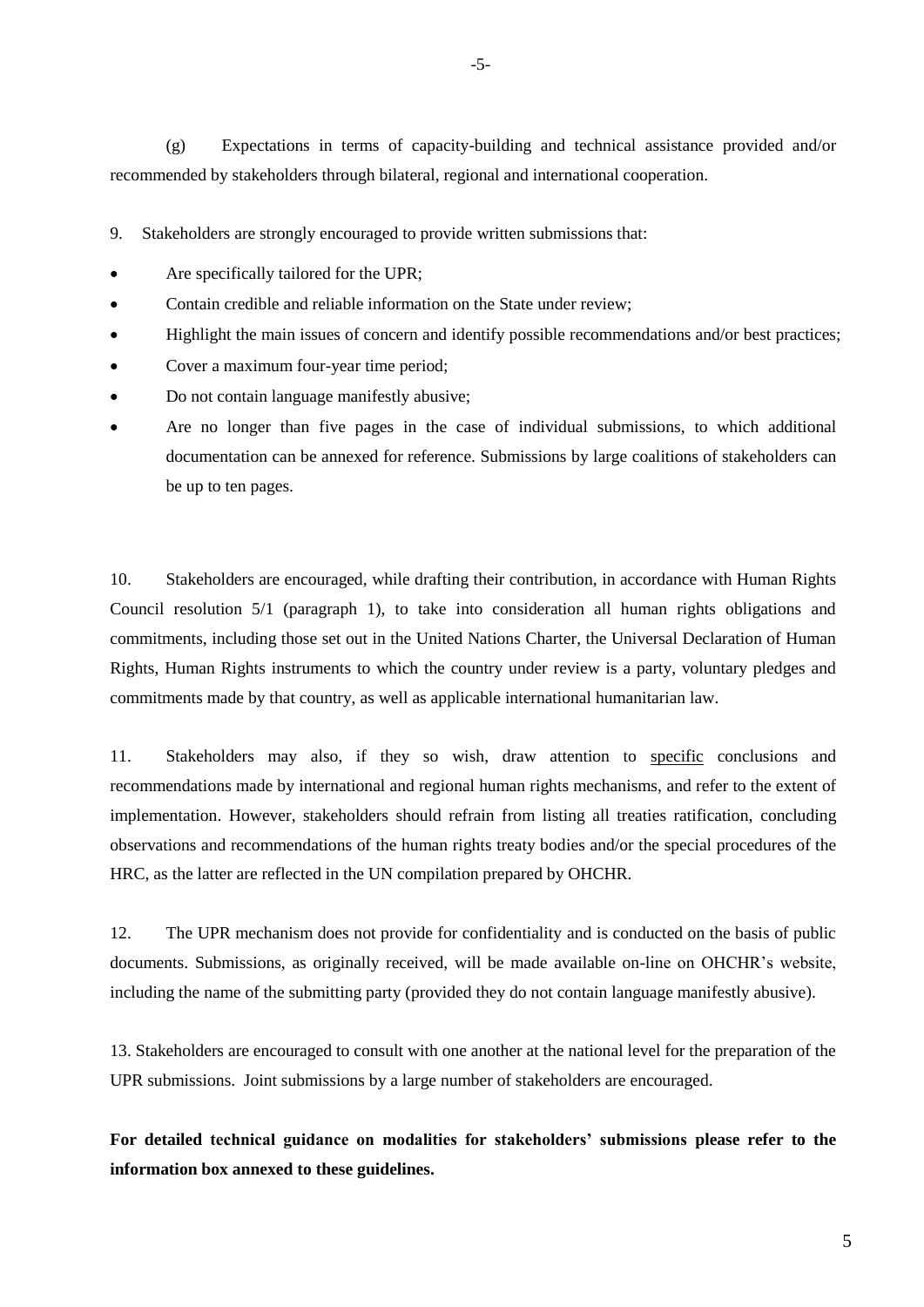#### **C. How and when should relevant stakeholders submit information?**

14. Stakeholders' submissions should be sent to **[uprsubmissions@ohchr.org.](mailto:UPRsubmissions@ohchr.org)**

15. Deadlines for stakeholders' submissions can be foun[d here.](http://www.ohchr.org/EN/HRBodies/UPR/Pages/NewDeadlines.aspx)

17. For future country reviews under the UPR, stakeholders should note that written submissions to OHCHR should be sent indicatively at least five months before the relevant session of the Working Group on UPR, to take into account UN Conference Services' requirements. The exact deadlines will be posted in due course on the website.

#### **V. PARTICIPATION IN THE UNIVERSAL PERIODIC REVIEW**

18. NGOs in consultative relationship with ECOSOC may attend sessions of the Working Group on the UPR.<sup>8</sup> At these sessions there is no provision for such NGOs to take the floor or submit written information;

19. NGOs in consultative relationship with ECOSOC may participate in regular sessions of the HRC, at which UPR outcomes are considered and adopted, and make brief general comments before the adoption of outcome documents by the  $HRC<sup>9</sup>$  For information on how to be accredited to HRC sessions please visit **<http://www2.ohchr.org/english/bodies/hrcouncil/>**.

#### **VI. FOLLOW-UP TO THE UNIVERSAL PERIODIC REVIEW**

20. Relevant stakeholders may wish to contribute to the follow-up to the outcome of the UPR process, to the extent that this is appropriate:

(a) Follow-up action could be undertaken in cooperation with the State entities, to whom the recommendations are addressed; and

(b) Stakeholders may disseminate the outcome of the UPR at the national level.

21. Stakeholders are encouraged to further disseminate these guidelines and raise awareness on the UPR.

 $\overline{a}$ 

<sup>&</sup>lt;sup>8</sup> See para. 18(c) of the Annex to **resolution 5/1**.

 $9^9$  See para. 31 of the Annex to resolution  $5/1$ .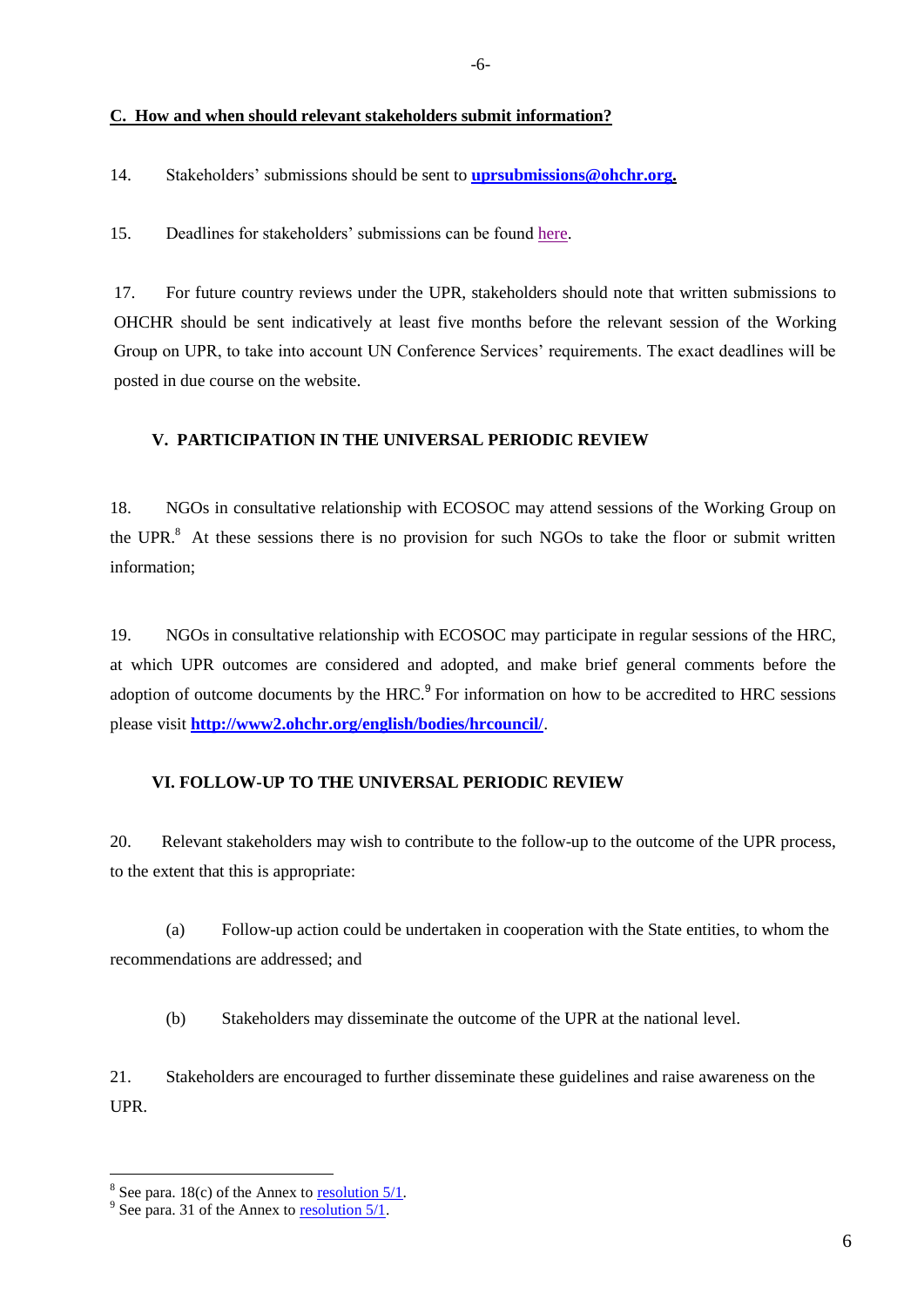### **VII. CONTACT INFORMATION**

22. For further information, please contact:

# **OHCHR Civil Society Unit**

**Tel: +41 22 917 96 56**

**Fax: +41 22 917 90 11**

**E-mail: [civilsocietyunit@ohchr.org](mailto:civilsocietyunit@ohchr.org)**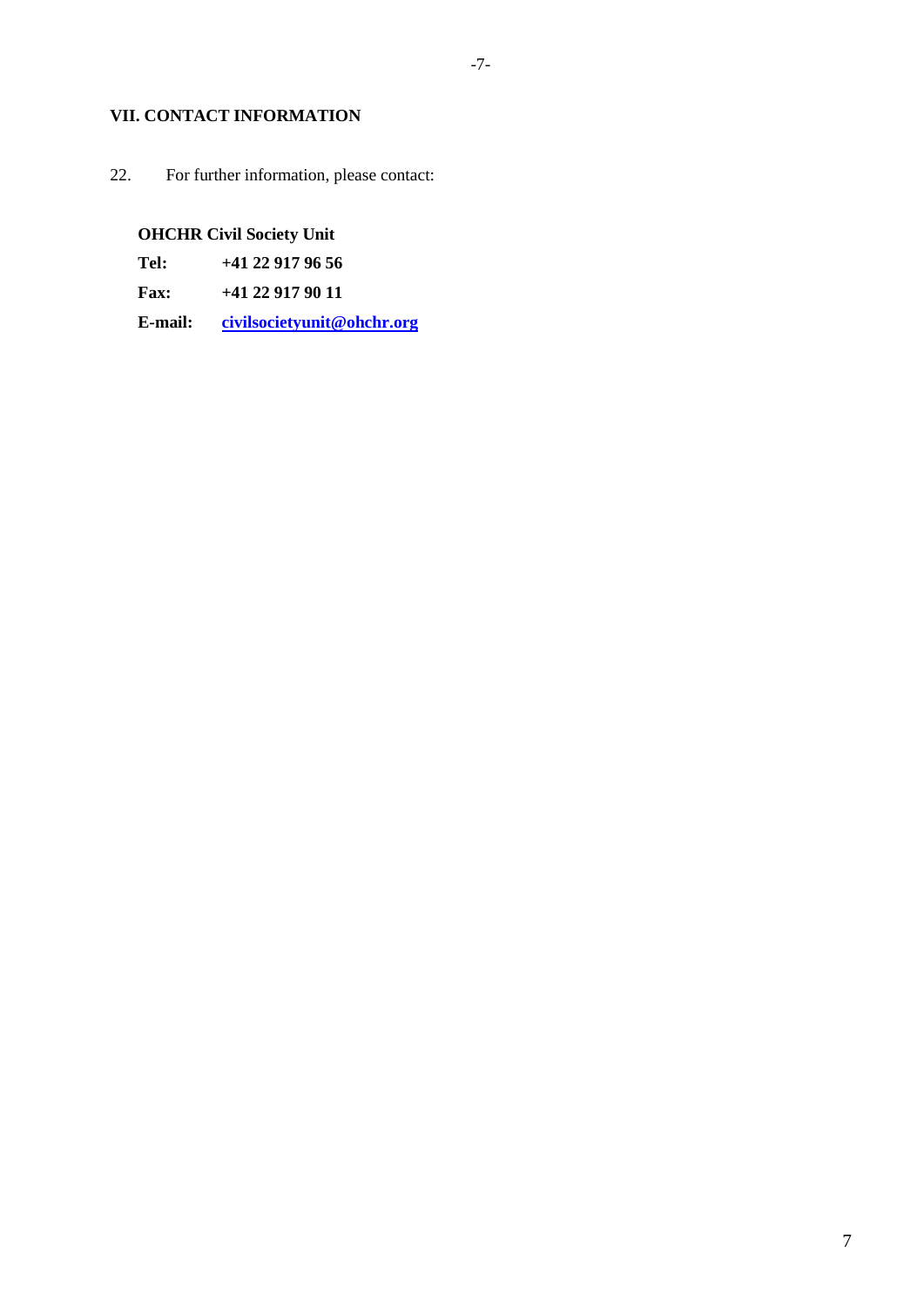# **Technical guidelines for the submission of stakeholders' information to OHCHR**

## **Where to submit?**

Written information for the UPR review should be sent to the following address: **[uprsubmissions@ohchr.org.](mailto:UPRsubmissions@ohchr.org)** Please avoid sending information to other OHCHR electronic addresses. Please note (a) the OHCHR secretariat will confirm electronically receipt of your message and submission; and (b) while stakeholders are discouraged to fax or mail a hardcopy of their submission to the OHCHR secretariat, they may do so in the case of repeated technical difficulties with electronic mail to: +41 22 917 90 11.

### **Format of the written submission:**

- Each electronic submission and relevant e-mail message should refer to **one country only**. In the **e-mail message** accompanying the submitted documents kindly include:
- In the title of the e-mail message: the name of the (main) stakeholder/NGO submitting the contribution, the kind of contribution (individual and/or joint), the name of the reviewed country and indicate the month and year of relevant UPR session, e.g., *"Women"s coalition – joint UPR submission – Brazil – April 2008"*;
- In the text of the e-mail message accompanying the submission, stakeholders should indicate the details of the relevant contact person;
- A paragraph describing the main activities of the submitting organization/coalition, as well as date of establishment, especially for those organizations which interrelate for the first time with the UN, would be also welcomed:
- Should the submission be prepared jointly, the names of all submitting stakeholders should appear at the beginning of the submission text (not in the relevant e-mail message).
- Stakeholders' submissions should not be longer than five pages, to which a more detailed and factual report maybe attached; submissions by large coalitions of stakeholders can be up to ten pages;
- Written submissions should be saved as a Word document only, i.e. not as PDF file, in Times New Roman, font 12;
- Written contributions should be submitted in UN official languages only, preferably in English, French or Spanish;
- Written submissions should be final; in principle, it will not be